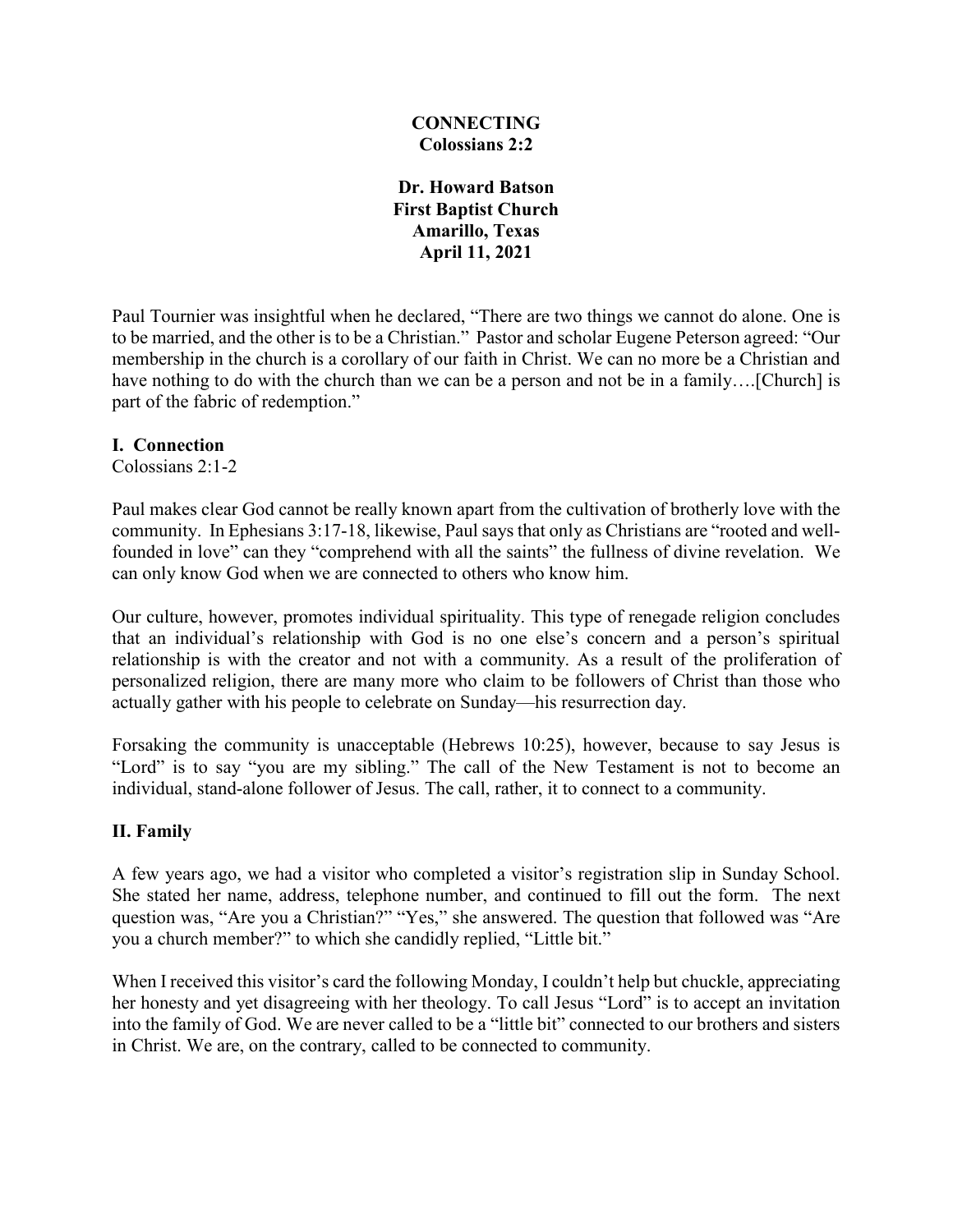In the New Testament, Christians are depicted as loving like brothers and sisters love each other. The New Testament applies language that was commonly used to describe the love shared in a biological family to the love experienced among God's people: "Now as to the l*ove of the brethren,* you have no need for anyone to write to you, for you yourselves are taught by God to love one another" (1 Thessalonians 4:9, emphasis added). The idea of believers sharing the love of a family is commonplace in the New Testament (Romans 12:10; Hebrews 13:1; 1 Peter 1:22; 2 Peter 1:7).

A deacon in our church was sharing his testimony. This particular young man had lost his father at an early age. He looked at his church family and declared, "When I needed a father, you were my fathers. When I needed a mother, you were my mothers. I needed a brother, and you were my brothers. A sister, and you were my sisters."

God's people are always and everywhere in the New Testament to love each other like family. So strong is the New Testament witness that we should see each other as siblings that John concluded that we cannot love God, whom we have not seen, if we do not love our brother, whom we have seen. Loving one's brother is an essential element of loving God (1 John 4:20-21). This familylike love among God's people happens in the setting of a local church.

## **III. Images**

1. The New Testament word for church, *ekklesia*, comes to Paul from the Greek Old Testament, the Septuagint. In the Greek Old Testament, the *ekklesia* was none other than the congregation of Israel, especially as they assembled before the Lord at Mt. Sinai or Mt. Horeb to hear his word (Exodus 19:1ff.; Deuteronomy 1:6). Because Paul used such a vivid image for the new community centered around the crucified and risen Lord, we understand a lot about what Paul was saying about the nature and importance of the Christian community (Ephesians 2:11-19).

Paul's other images which depict the church also set forth the premier importance of God's gathered people: (2) the Bride of Christ (Ephesians 5:25), (3)the body of Christ (Ephesians 4:12), (4) the new Israel or the people of God (Ephesians 2:12-13; 1 Peter 2:10), (5) the household or family of God (Ephesians 2:19; 3:15; 4:6), and (6) the planting of God to bring forth fruit to his glory (1 Corinthians 3:8-9; John 15).

Each local church represents the covenant people of God. The New Testament, in fact, most often applies *ekklesia,* church, to a local group of baptized believers. For example, Paul often wrote, "Paul, an apostle of Christ Jesus, to the church in …," and he would name the city to which he was writing (see 1 Corinthians 1:2 or 1 Thessalonians 1:1). In the Acts of the Apostles, the local church developed as an expression of commitment to Christ. We read about the local church in Jerusalem (Acts 15), in Antioch (Acts 13:1), and in Caesarea (Acts 18:22). In the book of Revelation, we learn about the seven letters to local churches. Nowhere in scripture do "lone ranger Christians" follow Christ apart from a localized, even institutionalized, body of Christ.

The local church is as much a part of the teaching of the New Testament as the deity of Christ or the creative powers of God.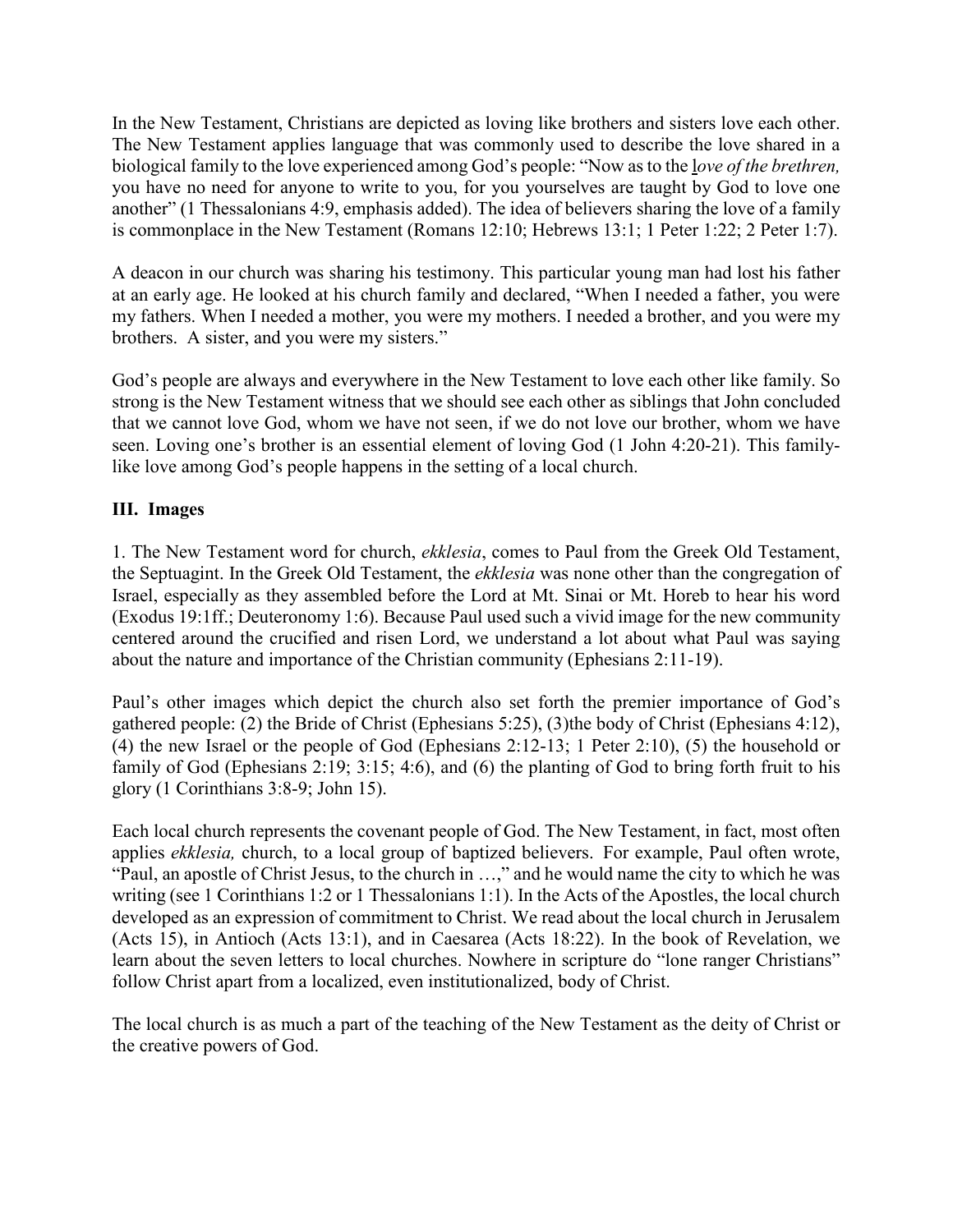#### **IV. Purpose**

The New Testament is clear that churches were organized bodies and not temporary or loose groupings of individuals. The church at Antioch, for example, had much more than a passing purpose. The churches at Rome, Corinth, Philippi, and Thessalonica were permanent and definitely organized bodies. The church is called to fulfill its Christ-given agenda, the evangelization of the world. We are commanded to go, make disciples, baptize them, and teach them (Matthew 28:18- 20). Believers everywhere have organized in order to fulfill the commands of Christ's commission.

### **V. Christ**

Jesus believed that the church was closely connected to him. According to Matthew's gospel, Jesus said, "I will build *My* church" (16:18, emphasis added). The connection between the church and Christ is made even more evident, however, in the writings of Paul. At times, Paul almost identifies Christ with the church. This super-identification occurs as the church and Christ undergo suffering together, hold a shared unity, and experience a common resurrection.

First, to persecute the church is to persecute Christ. The church is so connected to Christ that on the road to Damascus, as Paul was persecuting the church, the resurrected Christ asked the question, "Why are you persecuting  $Me$ ?...I am Jesus whom you are persecuting" (Acts 9:4, emphasis added). Paul's inflicting suffering upon the church was equivalent to causing Christ to suffer. The church is, after all, the body of Christ (Romans 12:4-5;1 Corinthians 12:27).

Secondly, we can also see the close connection between Christ and the church when we learn that to divide the church is to divide Christ. The church in Corinth was split into four parties—the party of Paul, the party of Apollos, the party of Cephas, and the party of Christ. Though it was the church which was divided, Paul wrote, "Has Christ been divided?" (1 Corinthians 1:13, emphasis added).

Later in this letter, as he described the variety of gifts found within the church, Paul used the image of the human body. There is a variety of members of the human body —eye, foot, hand, etc.—and yet only one body. Paul then wrote, "So also is Christ" when we expect him to write "church" (1 Corinthians 12:12, emphasis added). The church is so connected to Christ that sometimes Paul used the words interchangeably! To be "in Christ" is to be in the church.

### **VI. Service**

The New Testament church offers more than a baptized version of feel-good pop psychology which promises to help us deal with our depression and succeed over our stress. The gospel contains more than instruction about parenting or supportive suggestions that help us deal with our difficult past. Historic Christianity proclaims the earth-shattering message that the Messiah has arrived in the person of Jesus Christ — that somehow, God was at work in his death and resurrection in such a way that our sins have been forgiven and our eternity made secure as we both die and live with him.

Archbishop William Temple perhaps said it best when he declared, "The church is the only cooperative society in the world that exists for the benefit of its non-members." The church must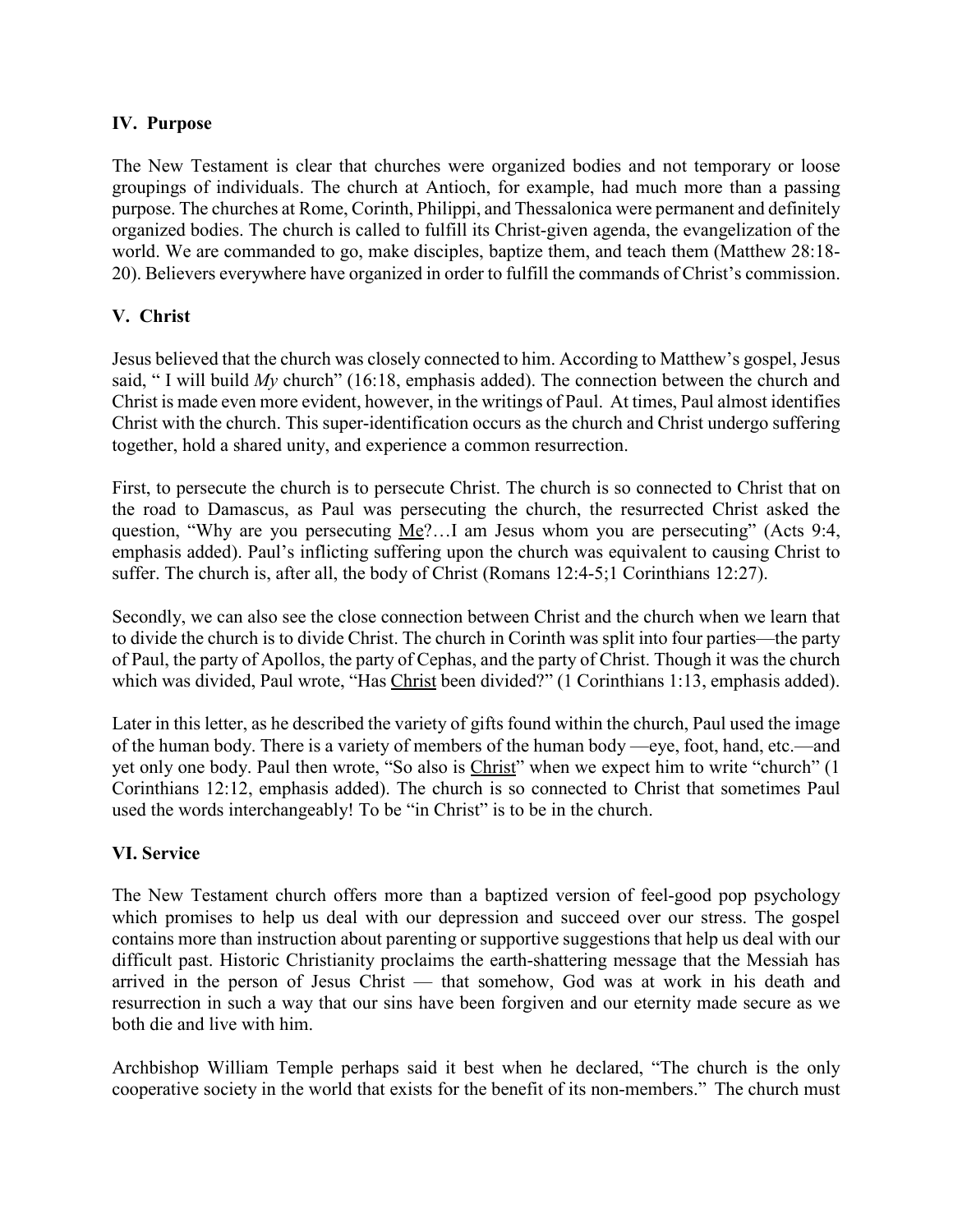be more than a vendor of various religious goods and services which seeks only to gain and retain more members with the latest menu of ministries. We must go on mission to make disciples, to serve others. We must understand ourselves as called and sent by the God of the Good News. The church must focus more on its God-given mission to others and less on amusing itself. We are called as a church to reach out to a decaying and dying world, carrying the hope-filled message of the Christ. We gather for worship and we scatter for service.

# **VII. Support**

We all need a place where we belong and find the support of the saints. We are to bear one another's burdens (Galatians 6:2) and to encourage the faint-hearted (1 Thessalonians 5:14). Henri Nouwen told of a young minister who had nothing to offer an old man facing surgery except his own loving concern. "No man can stay alive when nobody is waiting for him," wrote Nouwen. Yancey agreed, "Everyone who returns from a long and difficult trip is looking for someone waiting for him at the station or the airport. Everyone wants to tell his story and share his moments of pain and exhilaration with someone who stayed home, waiting for him to come back."

## **VIII. Boundaries**

Without a community, we are each left to our own individual spirituality, adrift on a sea of subjectivity. Robert Bellah and his colleagues described such individuality as "Sheliaism" after a woman who decided that she would live by her own private, individually-tailored religion. To try to interpret the Bible apart from a church, apart from a community, amounts to no less than each reader creating his or her own individual religion. In church, we listen to the testimony of the saints and hear the ancient words of faith. We are guided, challenged, and called to walk a common path. Scriptures were written for churches — "Paul…to the church in ..." — to be read and reasoned among the gathered people of God.

# **IX. Everybody**

Church should be the one place on earth where everyone feels equal and everyone is treated the same. In the book of James, we are told we should not judge people by appearance. We should not be prejudiced. Our Lord's brother said that if we give the rich the seat of honor while pushing the poor to the floor, then we have played favorites (James 2:1-3). We should not honor the rich and disgrace the poor. Church ought to be the one place on earth where everyone, rich or poor, should feel as if he has a place among all the people of God.

We are to think of others more highly than ourselves (Romans 12:3), and we are never to approach the place of worship like the haughty Pharisee, but, rather, we come as the humble sinner, barely lifting our eyes to heaven (Luke 18:13). Church is the one place where we gather with people of various political persuasions, generations, and cultural backgrounds — all committed to a common Christ.

Fred Craddock remembers growing up poor when his family had even lost their farm. As they gathered together in the fall on the first day of school, all the children were sharing their summer vacations as an ice breaker. One student had been to Florida; another to Niagara Falls; and another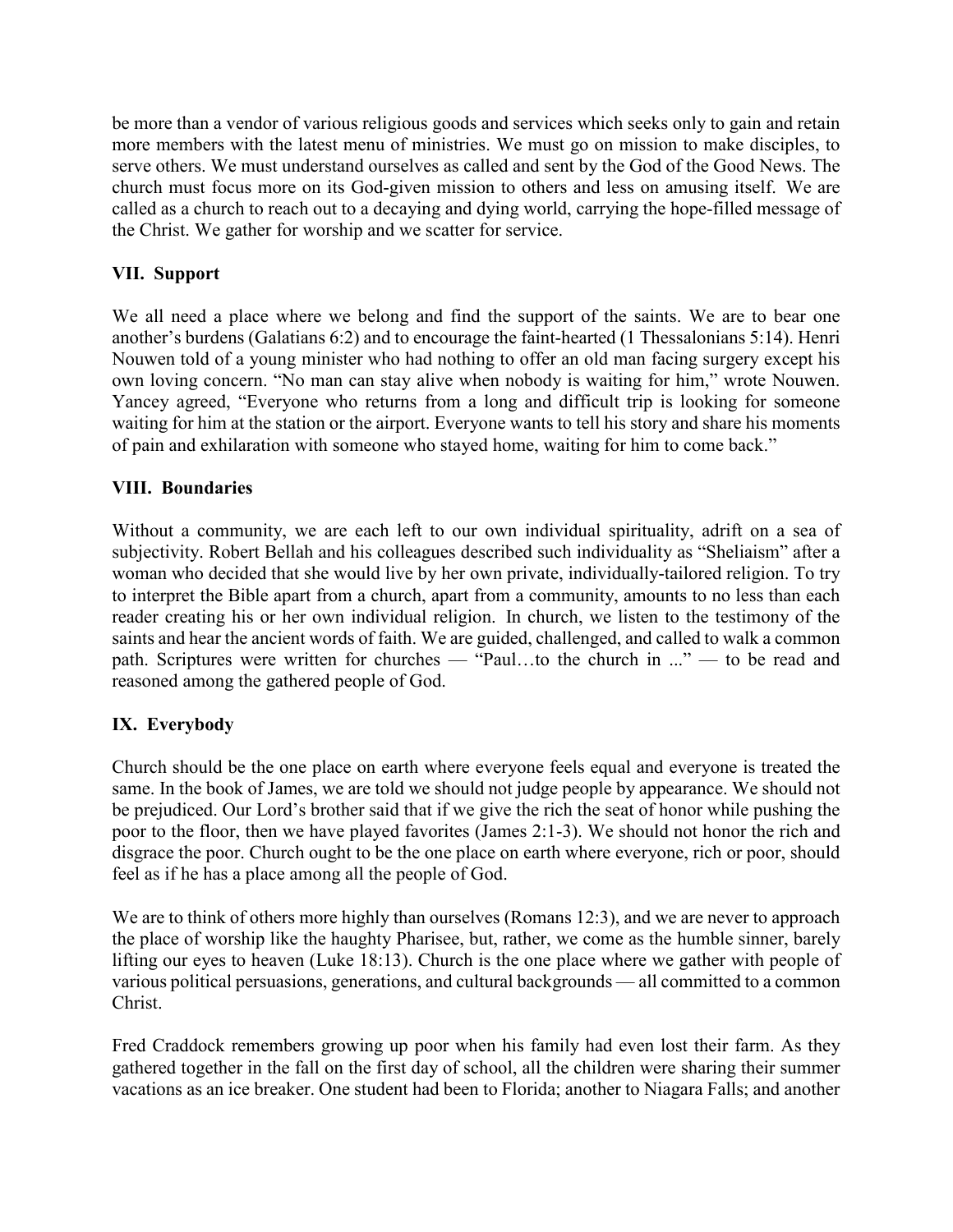off to Washington, D.C. to experience all the historic monuments. Saved by the bell, Craddock went home downcast because he was going to have to share his summer vacation on the next day. He had only worked on the farm all summer.

His father encouraged him to weave a tale from the best parts of other students' stories because it wouldn't be appropriate to say he had done nothing but hoe sweet potatoes all summer long. The truth was Craddock felt like a nobody because he had gone nowhere and had nothing to share.

With some guilt and under compulsion from his father, Craddock started to "tie them on. 'I went up to New York and Washington….' I was somewhere on this side of Niagara Falls when the teacher called me into the hall and said, 'You didn't do all that.'"

"No, ma'am."

"Well, why did you say all that?"

"Because I was embarrassed."

"Why were you embarrassed?"

"Because I worked on the farm all summer long."

He remembers it was not a bad summer, and he wished he had told the truth — that he had thrown sweet potatoes at a squirrel, knocking him off a limb, and kept his sister screaming by tossing the potatoes her way.

One day a group of women from the Central Avenue Christian Church in Humboldt, Tennessee, visited the Craddock home. They brought things for the children to wear, and among them was a pair of Buster Brown shoes that were just Fred's size.

"Good," Fred's mother said, "now you can go to Sunday School." Craddock later learned they were girls' shoes, but it did not matter at the moment. He didn't want to go to Sunday School because he figured it would be the same: What did you do on vacation? Who are you and how much do you have? But from the first day, wearing those charity shoes, Fred Craddock found out that church was a different kind of place. "I was never, ever embarrassed in church. I don't remember ever feeling any different, any less, any more, any different from anybody else in church. And from the age of nine until now, I have had this little jubilee going on in my mind: There is no place in the world like church."

#### **Conclusion**

Fred Craddock remembered that his mother took him to Sunday School every Sunday, but his father never accompanied the family. Rather, his father would stay home and complain when the Sunday dinner was late. The preacher would call, and his father would always say, "That church doesn't care about me; all that church wants is another pledge and another name, another pledge and another name. That's what church is all about."